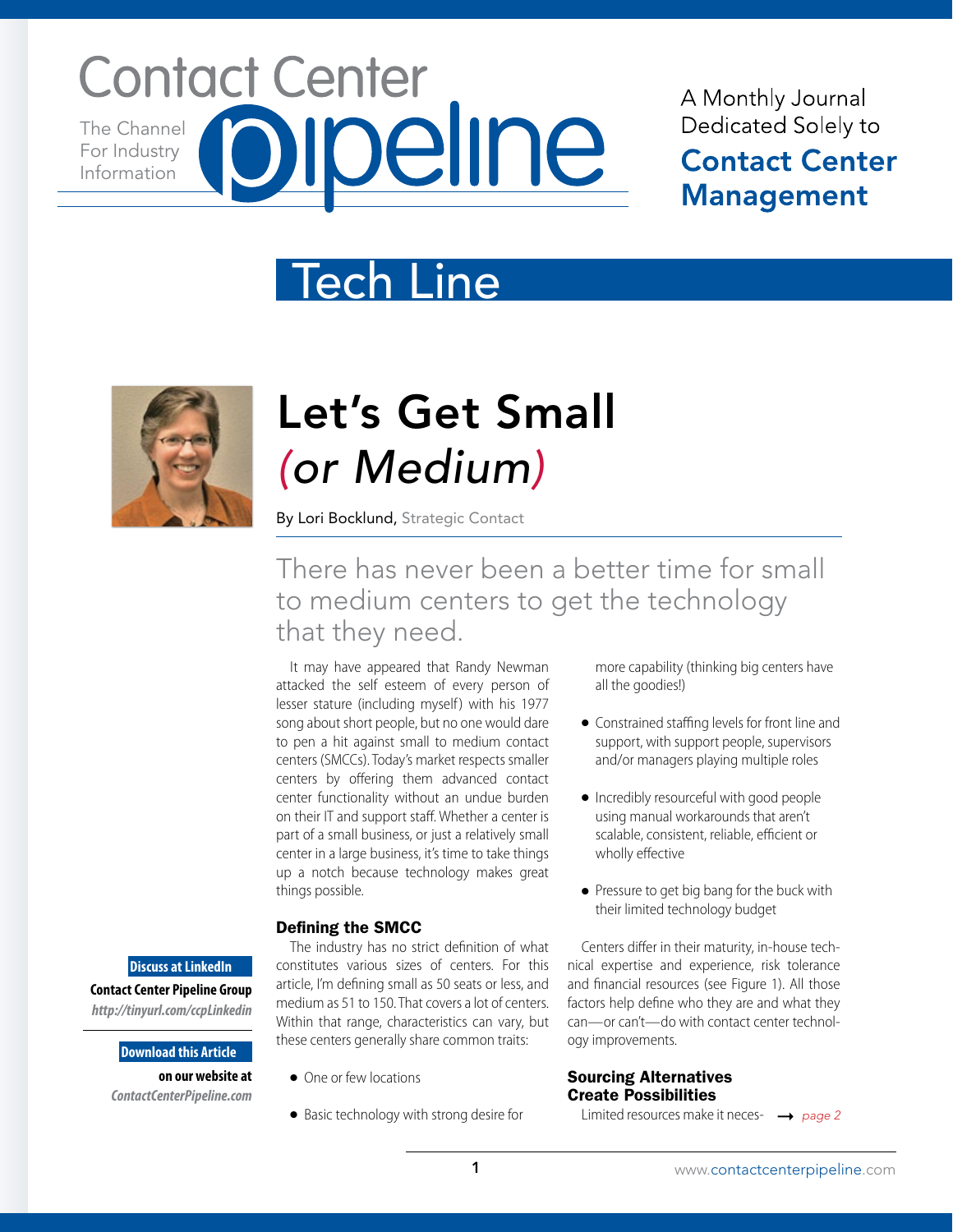### **TECH LINE**

sary for SMCCs to be creative in their approach to technology sourcing. There are plenty of alternatives to consider—managed services, hosted solutions, technology suites and boutique vendors. This range of options accommodates differences in funding and support resources while making it easier and faster to procure and implement robust functionality.

Both managed services and hosted solutions enable companies to "rent" technology from service providers who grant access to their applicable hardware and software "in the cloud." A hosted solutions provider makes the application available and leaves the day-to-day administration in the company's hands. In a managed service relationship, the provider absorbs the majority of the ongoing applications management and administration functions, thereby further relieving the burden on IT resources. Both options minimize capital investment and limit dependence on IT. Hosted solutions can work in concert with enterprise premise-based solutions where needed.

Suites for core contact center technology whether hosted or premise-based—can deliver great "bang for the buck." Some combinations address the core capabilities including ACD, IVR, CTI and multimedia contact management. Performance tool suites offer WFM and QM as well as eLearning, voice of the customer, analytics and scorecard tools. The architecture of these solutions and the structure of the licensing deliver advanced capabilities without an eye-popping upfront investment or staggering incremental cost for adding capabilities.

SMCCs should also consider reputable vendors that are "second tier" in market share but top tier in functionality. Their licensing fees tend to offer lower price points, and they generally have the freedom to deliver more attentive service than the big players. It's an especially attractive option for centers that already have a stable infrastructure and simply need to add an application. The lesserknown players are generally good integrators with all the "name" brands, which they encounter frequently.

#### Technology Directions Enable SMCCs

It's not solely the approach to technology delivery that enhances the SMCC opportunity. Market directions position technology to better support the smaller center. Voice over Internet Protocol (VoIP) has become ubiquitous, delivering solutions that serve many sites with a single platform. The location of the center relative to headquarters or the data center is moot, and the center doesn't need its own platform. Rather, it can leverage the enterprise solution for core voice communications and/or for contact center applications where appropriate. Moreover, VoIP—whether hosted or premise based—offers the opportunity to manage peaks and valleys in staff requirements. Home agents, staff at other corporate locations and/ or "on-call" agents can bolster the center's workforce during peak periods. VoIP creates staffing flexibility and agility, leveraging all the functionality available.

Today's contact center technology also uses standards like Session Initiation Protocol (SIP) and Voice eXtensible Markup Language (VXML). These options can drive down costs and open product and service opportunities. For example, a center using SIP trunking optimizes their flexibility for peak traffic handling. VXML lets centers with limited resources tap a broader pool of people to develop, manage and maintain voice applications. Both of these technologies provide smaller centers with increased agility while  $\rightarrow$  page 3

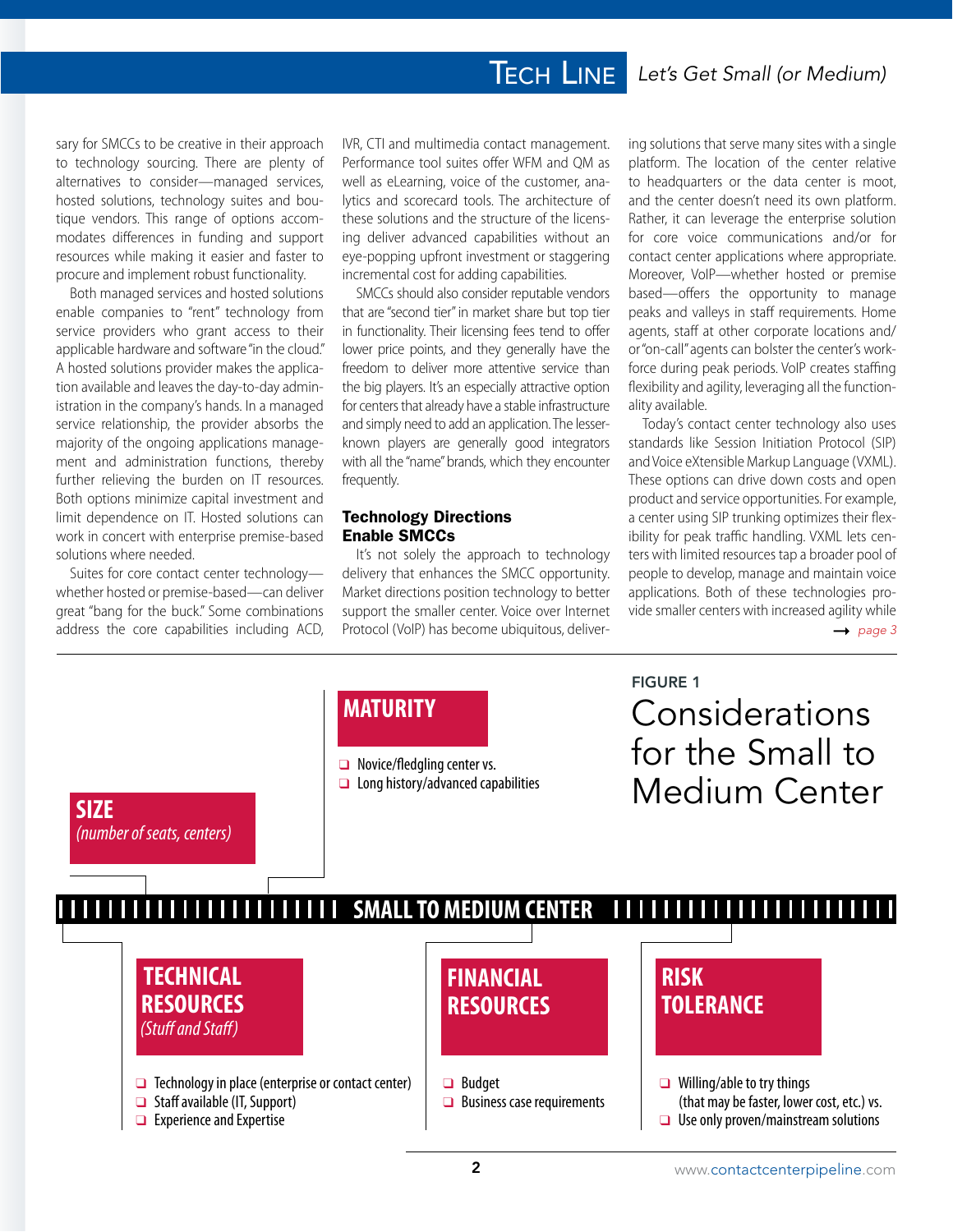reducing their reliance on limited IT resources.

#### Requirements Help Identify Priorities

When SMCCs look at their technology needs, they must determine what business problems they are trying to solve and what technology they truly need. Few centers can "have it all." So a careful assessment of what they have and what they need, driven by business requirements, is in order. That's where the all important tradeoffs begin to occur, identifying where they must make targeted investments and where they might need to compromise with a lower cost approach to get the most for their money.

Every center needs certain things—like ACD functionality. Most SMCCs also need a robust set of performance tools to meet their goals. In some cases, self service through IVR is compelling and justifies putting it high on the list; in other cases, it may not be worth the trouble. For more complex technology such as CTI, CRM, KM, eLearning, and analytics or business intelligence, the company must have enough critical mass to justify the overall costs of integration,

implementation and management, and also be willing to invest in the resources to apply the technology effectively.

The good news is that there are ample lower cost alternatives to explore for some capabilities. For example, SurveyMonkey can substitute for a full voice of the customer solution. Centers of all sizes find things like SharePoint 2010 and its wiki functionality to be faster to implement and far lower cost than a full-blown knowledge management system. Basic Erlang calculators serve WFM needs for hundreds or a few thousand dollars (versus tens of thousands of dollars or more for a full WFM system), while PC-based recorders deliver basic call recording for quality monitoring.

Many other technologies are well suited to SMCCs. Desktop wallboard software can deliver statistics and messages to each agent. Presence and instant messaging through the corporate tool (e.g., Communicator) deliver access to peers and subject-matter experts. Mobility lets agents and supervisors, as well as on-demand staff, work from a variety of locations, including home. Good old-fashioned skills routing, applied effectively, can enhance what the SMCC does with its skilled resources rather than further compromise economies of scale. And I hate to say it, but even reporting tools such as Excel, Access and Crystal can go a long way to boost SMCC abilities.

#### Finding the Value in SMCC Technology

Just like large centers, SMCCs need to be able to justify the technology purchases they seek. They need to start with an assessment of their current environment. Most contact center technology is highly underutilized, so chances are that they can drive more value out of what they already have. This assessment should include a full survey of centers and technology around the enterprise. There may be synergies across multiple groups, and it will bolster an individual business case to have more groups involved. Various groups can all leverage the same platform and applications, and potentially shared services for support.

Vendors or their distributors are important  $\rightarrow$  page 4

# SMCC Vendors

#### As you look at technology options, make sure you consider all the possibilities, including:

● **Big enterprise/ contact center vendors.** Major vendors (such as Avaya, Cisco, Genesys) offer "express" or otherwise labeled solutions targeted

at the SMCC.

- **Second tier (market share) vendors.** They don't have to dominate the market to be a
	- good fit for the SMCC. Smaller players can often deliver bigger service.

#### ● **Distributors with a focus on SMCCs.** The distributor can be as important as the technology, especially when they focus on smaller centers. They may also offer "bundles" of contact center technology from a variety of vendors or their own products to provide advanced functionality at a lower price point.

● **Hosted solution vendors.** Many of these companies target the SMCC because they know their solutions will resonate for those trying to go far, fast, and with less demand on internal resources and budgets. Most offer pay-as-you-go plans.

**Strategic Contact** offers resource and vendor lists on its website: **http://www.strategiccontact.com/lists.asp** Use these lists to find the vendors that offer the solutions you need.